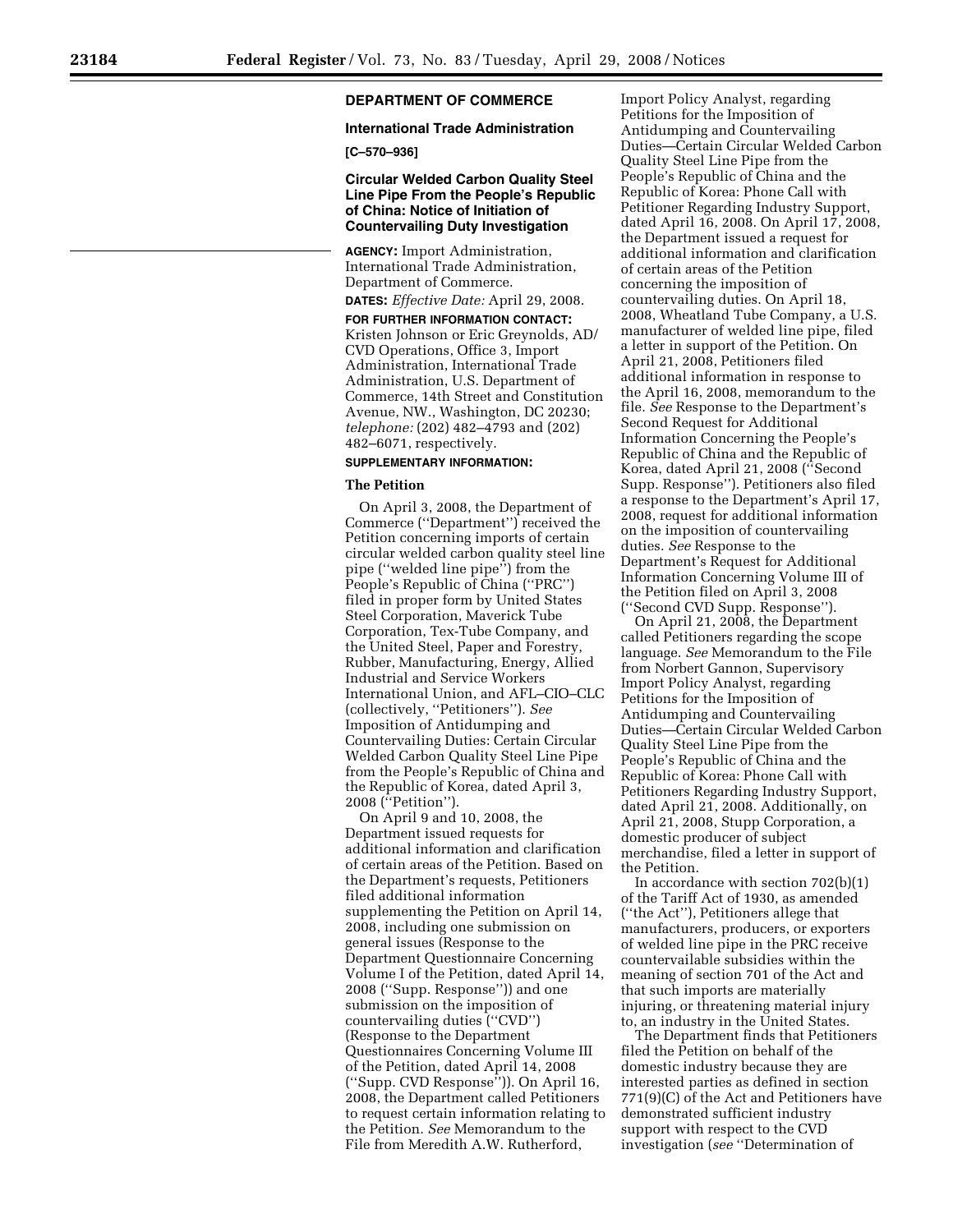Industry Support for the Petition'' section below).

## **Period of Investigation**

The period of investigation (''POI'') is January 1, 2007, through December 31, 2007.

### **Scope of Investigation**

The merchandise covered by this investigation is circular welded carbon quality steel pipe of a kind used for oil and gas pipelines (''welded line pipe''), not more that 406.4 mm (16 inches) in outside diameter, regardless of wall thickness, length, surface finish, end finish or stenciling.

The term "carbon quality steel" includes both carbon steel and carbon steel mixed with small amounts of alloying elements that may exceed the individual weight limits for nonalloy steels imposed in the Harmonized Tariff Schedule of the United States (''HTSUS''). Specifically, the term ''carbon quality'' includes products in which (1) iron predominates by weight over each of the other contained elements, (2) the carbon content is 2 percent or less by weight and (3) none of the elements listed below exceeds the quantity by weight respectively indicated:

(i) 2.00 percent of manganese, (ii) 2.25 percent of silicon, (iii) 1.00 percent of copper, (iv) 0.50 percent of aluminum, (v) 1.25 percent of chromium, (vi) 0.30 percent of cobalt, (vii) 0.40 percent of lead, (viii) 1.25 percent of nickel, (ix) 0.30 percent of tungsten, (x) 0.012 percent of boron, (xi) 0.50 percent of molybdenum, (xii) 0.15 percent of niobium, (xiii) 0.41 percent of titanium, (xiv) 0.15 percent of vanadium, or (xv) 0.15 percent of zirconium.

Welded line pipe is normally produced to specifications published by the American Petroleum Institute (''API'') (or comparable foreign specifications) including API A–25, 5LA, 5LB, and X grades from 42 and above, and/or any other proprietary grades or non-graded material. Nevertheless, all pipe meeting the physical description set forth above that is of a kind used in oil and gas pipelines, including all multiplestenciled pipe with an API line pipe stencil is covered by the scope of this investigation.

The line pipe products that are the subject of this investigation are currently classifiable in the HTSUS under subheadings 7306.19.10.10, 7306.19.10.50, 7306.19.51.10, and 7306.19.51.50. While HTSUS

subheadings are provided for convenience and customs purposes, the written description of the scope of this investigation is dispositive.

### **Comments on Scope of Investigation**

During our review of the Petition, we discussed the scope with Petitioners to ensure that it is an accurate reflection of the products for which the domestic industry is seeking relief. The scope of this investigation covers line pipe which, we recognize, may include certain merchandise potentially subject to the on-going antidumping (AD) and CVD investigations of circular welded pipe (CWP investigations). *See Circular Welded Carbon Quality Steel Pipe from the People's Republic of China: Notice of Preliminary Determination of Sales at Less than Fair Value and Postponement of Final Determination,* 73 FR 2445, January 15, 2008; *see also Circular Welded Carbon Quality Steel Pipe from the People's Republic of China: Preliminary Affirmative Countervailing Duty Determination; Preliminary Affirmative Determination of Critical Circumstances; and Alignment of Final Countervailing Duty Determination with Final Antidumping Duty Determination,*  72 FR 63875, November 13, 2007. Given that the scope issue has not been finally resolved in the CWP investigations, for purposes of this initiation, we have defined the scope to include the potential overlap. However, we intend to resolve the issue to ensure that there will be no overlap between the scopes in the CWP and welded line pipe cases. Moreover, as discussed in the preamble to the regulations (*Antidumping Duties; Countervailing Duties; Final Rule,* 62 FR 27296, 27323 (May 19, 1997)), we are setting aside a period for interested parties to raise issues regarding product coverage. The Department encourages all interested parties to submit such comments by May 13, 2008, which is 20 calendar days from the date of signature of this notice. Comments should be addressed to Import Administration's APO/Dockets Unit, Room 1870, U.S. Department of Commerce, 14th Street and Constitution Avenue, NW., Washington, DC 20230. The period of scope consultations is intended to provide the Department with ample opportunity to consider all comments and to consult with parties prior to the issuance of the preliminary determinations.

### **Consultations**

Pursuant to section 702(b)(4)(A)(ii) of the Act, the Department invited representatives of the Government of the PRC for consultations with respect to the CVD petition. The Department held

these consultations in Beijing, China, with representatives of the Government of the PRC on April 18, 2008. *See* the April 18, 2008, Memorandum to the File, entitled, ''Consultations with Officials from the Government of the People's Republic of China on the Countervailing Duty Petition regarding Circular Welded Carbon Quality Steel Line Pipe,'' on file in the Central Records Unit (''CRU'') of the Department of Commerce, Room 1117.

### **Determination of Industry Support for the Petition**

Section 702(b)(1) of the Act requires that a petition be filed on behalf of the domestic industry. Section 702(c)(4)(A) of the Act provides that a petition meets this requirement if the domestic producers or workers who support the petition account for: (i) At least 25 percent of the total production of the domestic like product; and (ii) more than 50 percent of the production of the domestic like product produced by that portion of the industry expressing support for, or opposition to, the petition. Moreover, section 702(c)(4)(D) of the Act provides that, if the petition does not establish support of domestic producers or workers accounting for more than 50 percent of the total production of the domestic like product, the Department shall: (i) Poll the industry or rely on other information in order to determine if there is support for the petition, as required by subparagraph (A), or (ii) determine industry support using a statistically valid sampling method.

Section  $771(4)(A)$  of the Act defines the ''industry'' as the producers as a whole of a domestic like product. Thus, to determine whether a petition has the requisite industry support, the statute directs the Department to look to producers and workers who produce the domestic like product. The International Trade Commission (''ITC''), which is responsible for determining whether ''the domestic industry'' has been injured, must also determine what constitutes a domestic like product in order to define the industry. While both the Department and the ITC must apply the same statutory definition regarding the domestic like product (section 771(10) of the Act), they do so for different purposes and pursuant to a separate and distinct authority. In addition, the Department's determination is subject to limitations of time and information. Although this may result in different definitions of the like product, such differences do not render the decision of either agency contrary to law. *See USEC, Inc.* v. *United States,* 132 F. Supp. 2d 1, 8 (CIT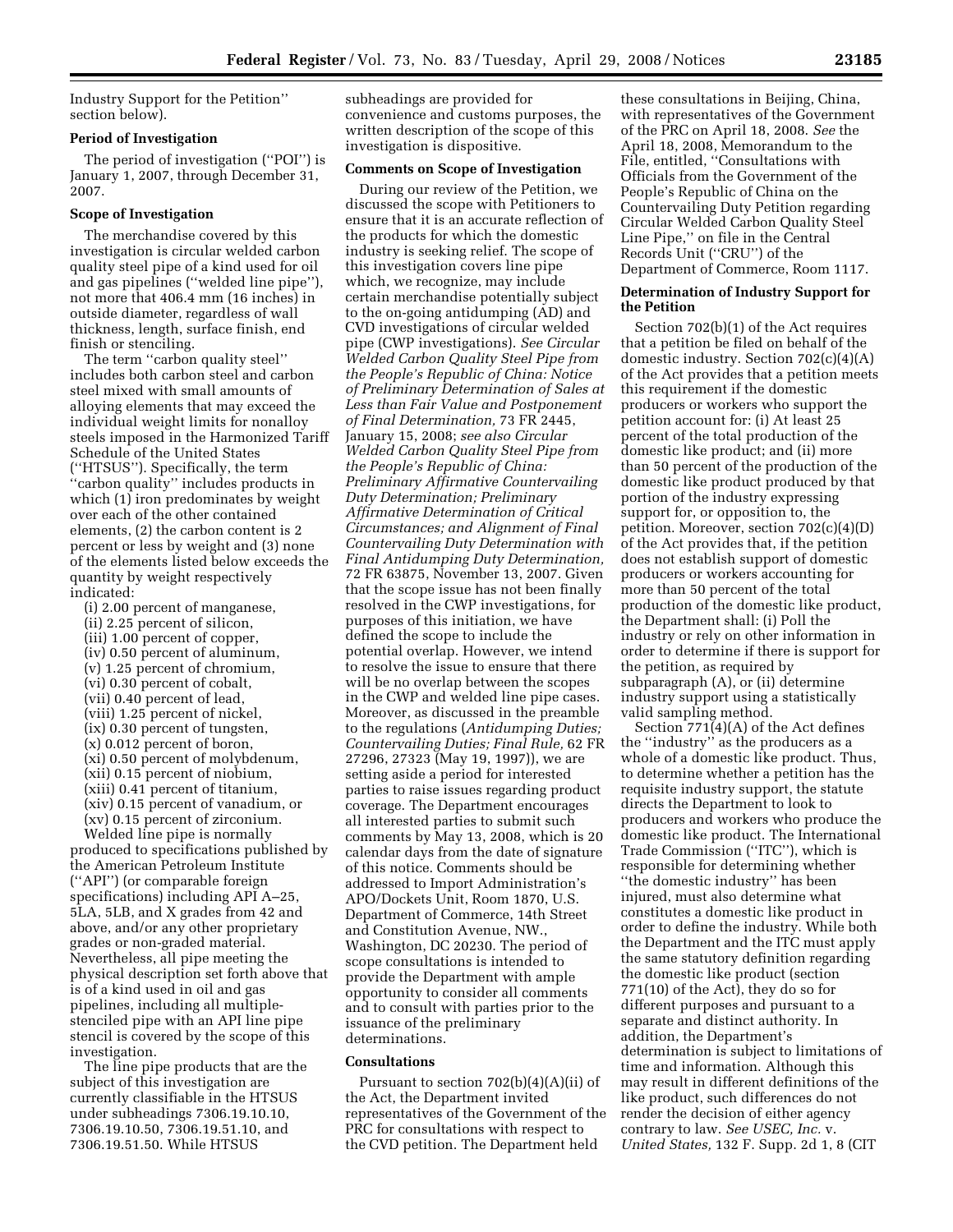2001), citing *Algoma Steel Corp. Ltd.* v. *United States,* 688 F. Supp. 639, 644 (CIT 1988), *aff'd* 865 F.2d 240 (Fed. Cir. 1989), *cert. denied* 492 U.S. 919 (1989).

Section 771(10) of the Act defines the domestic like product as ''a product which is like, or in the absence of like, most similar in characteristics and uses with, the article subject to an investigation under this title.'' Thus, the reference point from which the domestic like product analysis begins is ''the article subject to an investigation,'' (*i.e.*, the class or kind of merchandise to be investigated, which normally will be the scope as defined in the petition).

With regard to the domestic like product, Petitioners do not offer a definition of domestic like product distinct from the scope of the investigation. Based on our analysis of the information submitted on the record, we have determined that welded line pipe constitutes a single domestic like product and we have analyzed industry support in terms of that domestic like product. For a discussion of the domestic like product analysis in this case, *see* ''Countervailing Duty Investigation Initiation Checklist: Circular Carbon Quality Steel Line Pipe from the People's Republic of China,'' (''Initiation Checklist'') Industry Support at Attachment II, on file in the CRU.

In determining whether Petitioners have standing (*i.e.*, those domestic workers and producers supporting the petition account for (1) at least 25 percent of the total production of the domestic like product and (2) more than 50 percent of the production of the domestic like product produced by that portion of the industry expressing support for, or opposition to, the petition), we considered the industry support data contained in the Petition with reference to the domestic like product as defined in the ''Scope of Investigation'' section above. To establish industry support, Petitioners provided their shipments for the domestic like product for the year 2007, and compared them to shipments of the domestic like product for the industry. In the Petition, Petitioners demonstrated the correlation between shipments and production. *See* Petition, Volume I, at 3, and Exhibit 3b. Based on the fact that total industry production data for the domestic like product for 2007 is not reasonably available, and that Petitioners have established that shipments are a reasonable proxy for production data, we have relied upon shipment data for purposes of measuring industry support. For further discussion *see* Initiation Checklist, at Attachment II (Industry Support).

The Department's review of the data provided in the Petition, supplemental submissions, and other information readily available to the Department indicates that Petitioners have established industry support. First, the Petition establishes support from domestic producers (or workers) accounting for more than 50 percent of the total production of the domestic like product and, as such, the Department is not required to take further action in order to evaluate industry support (*e.g.*, polling). *See* Section 702(c)(4)(D) of the Act. Second, the domestic producers (or workers) have met the statutory criteria for industry support under section  $702(c)(4)(A)(I)$  of the Act because the domestic producers (or workers) who support the Petition account for at least 25 percent of the total production of the domestic like product. Finally, the domestic producers (or workers) have met the statutory criteria for industry support under section  $702(c)(4)(A)(ii)$  of the Act because the domestic producers (or workers) who support the Petition account for more than 50 percent of the production of the domestic like product produced by that portion of the industry expressing support for, or opposition to, the Petition. Accordingly, the Department determines that the Petition was filed on behalf of the domestic industry within the meaning of section 702(b)(1) of the Act. *See Initiation Checklist* at Attachment II (Industry Support). The Department finds that Petitioners filed the Petition on behalf of the domestic industry because they are an interested party as defined in section 771(9)(C) and (D) of the Act and they have demonstrated sufficient industry support with respect to the CVD investigation that they are requesting the Department initiate. *See Initiation Checklist* at Attachment II (Industry Support).

## **Injury Test**

Because the PRC is a ''Subsidies Agreement Country'' within the meaning of section 701(b) of the Act, section 701(a)(2) of the Act applies to these investigations. Accordingly, the ITC must determine whether imports of the subject merchandise from the PRC materially injure, or threaten material injury to, a U.S. industry.

# **Allegations and Evidence of Material Injury and Causation**

Petitioners allege that imports of welded line pipe from the PRC are benefitting from countervailable subsidies and that such imports are causing or threaten to cause, material injury to the domestic industry producing welded line pipe. In

addition, Petitioners allege that subsidized imports exceed the negligibility threshold provided for under section 771(24)(A) of the Act.

Petitioners contend that the industry's injured condition is illustrated by reduced market share, underselling and price depressing and suppressing effects, lost sales and revenue, a decline in financial performance, and an increase in import penetration. We have assessed the allegations and supporting evidence regarding material injury, threat of material injury, and causation, and we have determined that these allegations are properly supported by adequate evidence and meet the statutory requirements for initiation. *See*  Initiation Checklist at Attachment III (Injury).

### **Initiation of Countervailing Duty Investigation**

Section 702(b) of the Act requires the Department to initiate a CVD proceeding whenever an interested party files a petition on behalf of an industry that (1) alleges the elements necessary for an imposition of a duty under section 701(a) of the Act; and (2) is accompanied by information reasonably available to the petitioner(s) supporting the allegations. The Department has examined the CVD petition on welded line pipe from the PRC and finds that it complies with the requirements of section 702(b) of the Act. Therefore, in accordance with section 702(b) of the Act, we are initiating a CVD investigation to determine whether manufacturers, producers, or exporters of welded line pipe in the PRC receive countervailable subsidies. For a discussion of evidence supporting our initiation determination, *see* Initiation Checklist.

We are including in our investigation the following programs alleged in the Petition to have provided countervailable subsidies to producers and exporters of the subject merchandise in the PRC:

### *A. Preferential Loans*

1. Preferential Lending of Policy Loans to State-Owned Enterprises (''SOEs'') and the Steel Industry by State-Owned and Controlled Banks.

2. Preferential Loans for Key Projects and Technologies.

### *B. Equity Infusions and Debt-to-Equity Swaps*

- 1. Equity Infusions into Baosteel.
- 2. Debt-to-Equity Swaps for SOEs.
- *C. Tax Benefit Programs* 
	- 1. The ''Two Free, Three Half'' Program.
	- 2. Income Tax Reduction for Export-
- Oriented Foreign Invested Enterprises (''FIEs'').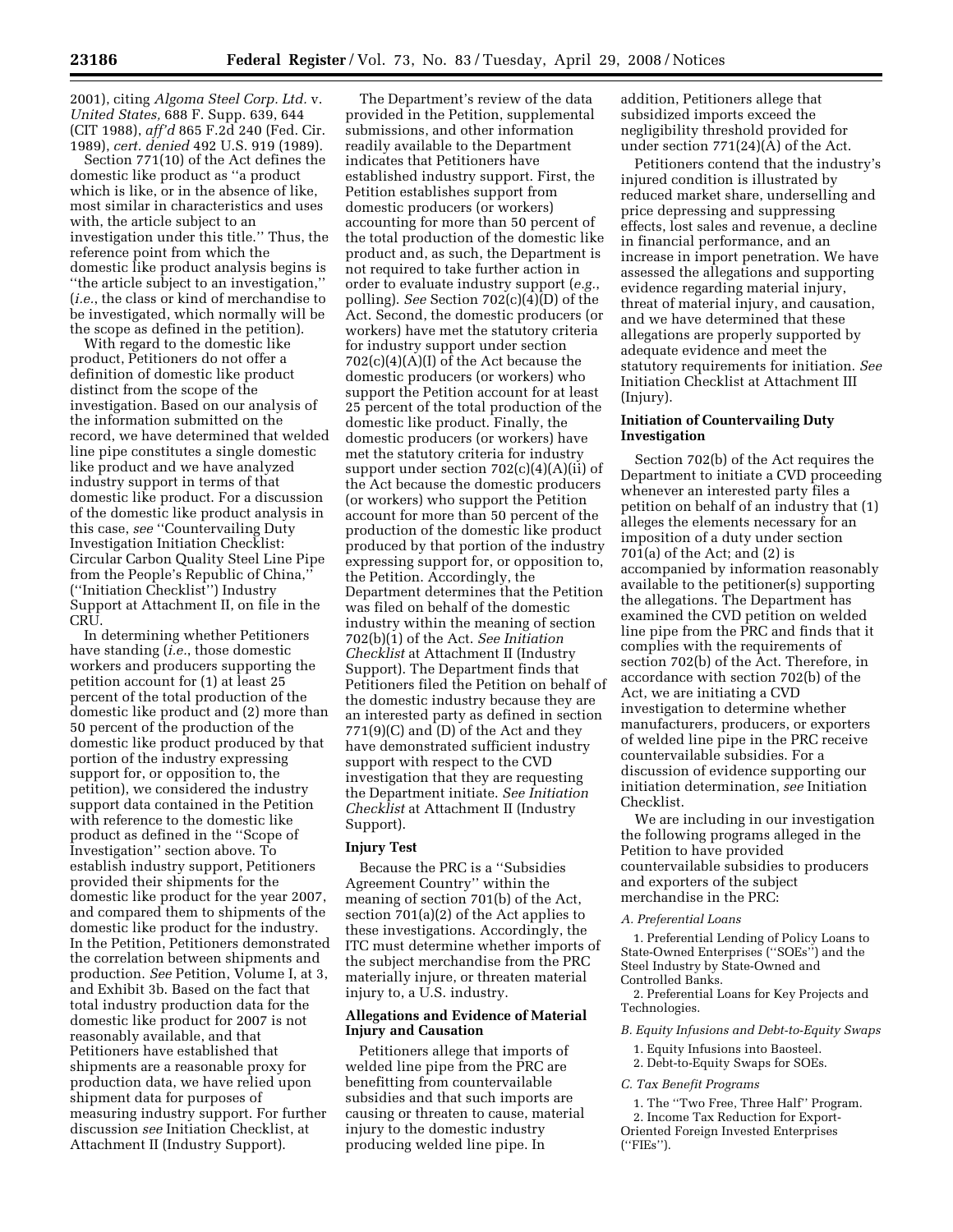3. Income Tax Reductions for FIEs Based on Location.

4. Preferential Tax Programs for FIEs that Quality as Technology-Intensive or Knowledge-Intensive.

5. Preferential Tax Programs for FIEs Recognized as High or New Technology Enterprises.

6. Preferential Tax Programs for FIEs that are Engaged in Research and Development.

7. Income Tax Reduction for FIEs that Reinvest Profits into Export-Oriented

Enterprises. 8. Local Income Tax Exemption and

Reduction Programs for ''Productive'' FIEs. 9. Income Tax Credits on Purchases of

Domestically-produced Equipment by FIEs. 10. Income Tax Credits on Purchases of Domestically-produced Equipment by

# *D. Value-Added Tax (''VAT'') Programs*

Domestically-Owned Companies.

1. VAT Exemptions for Use of Imported

Equipment.

2. VAT Export Rebates.

*E. Land Grants and Discounts* 

*F. Provision of Inputs for Less Than Adequate Remuneration* 

1. Hot-Rolled Steel.

- 2. Electricity.
- 3. Water.

### *G. Grant Programs*

1. Interest Subsidies for Key Projects and Technologies.

2. State Key Technologies Renovation Project Fund.

3. Central Government's Famous Brands Program.

4. Government of Guandong Province Provision of Grants to Companies for

Outward Expansion and Export Performance. 5. Export Interest Subsidy Program.

6. Grants to State Owned Enterprises

Operating at Loss.

### *H. Provincial Programs*

1. Northeast Revitalization Program.

2. Liaoning Province Framework.

3. The ''Five Points One Line'' Program.

4. Liaoning Province Grants.

5. Sub-Central Government Programs to Promote Famous Brands.

For further information explaining why the Department is investigating these programs, *see* Initiation Checklist.

We are not including in our investigation the following programs alleged to benefit producers and exporters of the subject merchandise in the PRC:

## *1. VAT Refunds Available to Companies Operating in Specific Locations*

Petitioners allege that VAT refunds are available to companies that are located in the Economic Development Zone of Hainan. Specifically, under the ''Preferential Policies Regarding Investment by Manufacturer,'' high-tech or labor intensive enterprises with an investment of more than RMB 3 billion and more than 1,000 local employees

are refunded 25 percent of the VAT paid on domestic sales, the percentage of the tax received by the local government. The subsidy starts the first year the company has production and sales and continues for five years. Petitioners, however, did not demonstrate that producers/exporters of welded line pipe are located in the Hainan Province or explain why such information is unavailable. Therefore, we are not investigating this program.

### *2. Preferential Tax Programs for Enterprises Making Little Profit*

Petitioners assert that China's subsidies notification to the World Trade Organization (''WTO'') indicates that the Chinese government (''GOC'') provides preferential tax treatment to enterprises making little profit. This program, which is authorized by the Ministry of Finance, provides an 18 percent income tax reduction for enterprises which have annual taxable income of less than RMB 30,000 and a 27 percent income tax reduction to enterprises which have annual taxable income between RMB 30,000 and RMB 100,000. Petitioners, however, have not established with reasonably available information that ''enterprises making little profit'' are a *de jure* or *de facto*  specific group. Petitioners failed to provide an explanation of why companies with access to this program comprise an enterprise or industry, or group of enterprises or industries, as those terms are normally interpreted by the Department. Therefore, we are not investigating this program.

## *3. Preferential Tax Programs for Enterprises Engaged in Research and Development*

Petitioners allege that the GOC provides preferential tax policies for domestic-invested enterprises engaged in research and development. Specifically, Petitioners claim that under this program, authorized by the Ministry of Finance, the costs associated with research and development of new products, new technologies, and new crafts which have increased 10 percent or more from the previous year, are offset by 150 percent from the taxable income of that year. Petitioners, however, have not established with reasonably available information that ''domestic enterprises'' are a *de jure* or *de facto* specific group. Petitioners failed to provide an explanation of why companies with access to this program comprise an enterprise or industry, or group of enterprises or industries, as those terms are normally interpreted by the Department. Therefore, we are not investigating this program.

## *4. Central Government Grants and Loans*

Petitioners allege that the government provides grants and loans for technology and research. Petitioners claim that one such program is administered by the Ministry of Finance pursuant to State Council Circular No. 99 of 1987, which is referenced in China's WTO accession. Petitioners assert that this grant program is intended to benefit preferred industries such as the steel industry, including welded line pipe producers. Petitioners, however, have not provided adequate documentation to support the allegation that this program is specific. For example, the evidence provided by Petitioners does not support the claim that this program is specific to stateowned enterprises or to the steel industry. We, therefore, are not investigating this program.

### *5. Hunan Province Grants and Loans*

Petitioners allege that in 1999, the Hunan Province provided approximately RMB 300 million, in the form of grants and reduced-interest loans, for technological upgrades and for hi-tech companies located in the province. Petitioners claim that welded line pipe producers located in Hunan Province likely benefited from the program. Petitioners, however, have failed to demonstrate that welded line pipe producers are located in Hunan Province. We, therefore, are not investigating this program.

# *6. Government-Mandated Mergers and Transfers of Ownership on Terms Inconsistent With Commercial Considerations*

Petitioners allege that the GOC provides benefits to welded line pipe producers through governmentmandated mergers and transfers of ownership on terms inconsistent with commercial considerations. Petitioners maintain that the mergers are driven by the GOC's Eleventh FYP and China's Steel Policy. Petitioners allege that because many Chinese steel companies are controlled by the government, the GOC can essentially order companies to merge. Petitioners allege that such mergers commonly involve offering ownership stakes in state-owned steel companies to other, larger steel producers at prices below market value, or even for free. Petitioners, however, fail to explain how mergers and restructuring of state-owned enterprises provide a financial contribution in light of the Department's past practice in addressing restructuring of governmentowned steel companies. *See*, *e.g.*, *Final Affirmative Countervailing Duty*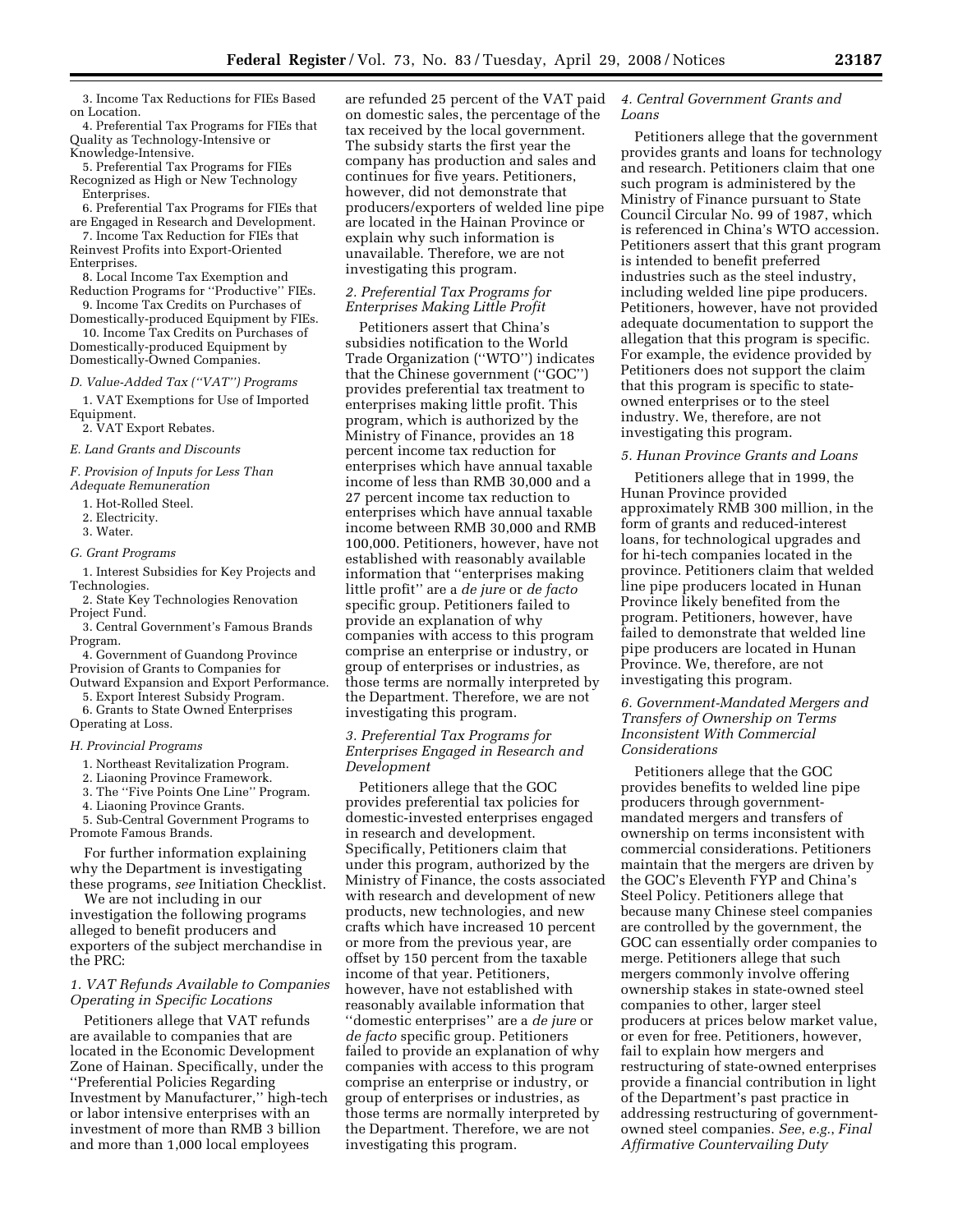*Determination: Certain Steel Products from Italy*, 58 FR 37327 (July 9, 1993). Therefore, we are not investigating the provision of ''other companies'' for less than adequate remuneration.

## *7. Other Grant Programs*

Petitioners assert that a review of available financial reports of Chinese welded line pipe producers indicates that many of the producers have benefitted from direct cash grants provided under other grant programs and policies administered by the GOC. Petitioners, however, have not adequately established with reasonably available evidence how these programs are specific. Petitioners also have not established whether these grants are a result of programs separate from those which Petitioners have already alleged. We, therefore, are not investigating this program.

# **Application of the Countervailing Duty Law to the PRC**

The Department has treated the PRC as a non-market economy (''NME'') country in all past AD investigations and administrative reviews. In accordance with section 771(18)(C)(i) of the Act, any determination that a country is an NME country shall remain in effect until revoked by the administering authority. *See*, *e.g.*, *Tapered Roller Bearings and Parts Thereof, Finished and 10 Unfinished, (''TRBs'') From the People's Republic of China: Preliminary Results of 2001– 2002 Administrative Review and Partial Rescission of Review*, 68 FR 7500, 7500– 1 (February 14, 2003), unchanged in *TRBs from the People's Republic of China: Final Results of 2001–2002 Administrative Review*, 68 FR 70488, 70488–89 (December 18, 2003).

In the final affirmative CVD determination on coated free sheet paper from the PRC, the Department determined that the current nature of the PRC economy does not create obstacles to applying the necessary criteria in the CVD law. *See Coated Free Sheet Paper from the People's Republic of China: Final Affirmative Countervailing Duty Determination*, 72 FR 60645 (October 25, 2007), and the accompanying Issues and Decision Memorandum at Comment 1. Therefore, because Petitioners have provided sufficient allegations and support of their allegations to meet the statutory criteria for initiating a CVD investigation of welded line pipe from the PRC, initiation of a CVD investigation is warranted in this case.

### **Respondent Selection**

For this investigation, the Department expects to select respondents based on U.S. Customs and Border Protection (''CBP'') data for U.S. imports during the POI. We intend to make our decision regarding respondent selection within 20 days of publication of this **Federal Register** notice. The Department invites comments regarding the CBP data and respondent selection within seven calendar days of publication of this **Federal Register** notice.

### **Distribution of Copies of the Petition**

In accordance with section  $702(b)(4)(A)(i)$  of the Act, a copy of the public version of the Petition has been provided to the GOC. As soon as possible and to the extent practicable, we will attempt to provide a copy of the public version of the Petition to each exporter named in the Petition, consistent with 19 CFR 351.203(c)(2).

## **ITC Notification**

We have notified the ITC of our initiation, as required by section 702(d) of the Act.

### **Preliminary Determination by the ITC**

The ITC will preliminarily determine, within 25 days after the date on which it receives notice of the initiation, whether there is a reasonable indication that imports of subsidized welded line pipe from the PRC are causing material injury, or threatening to cause material injury, to a U.S. industry. *See* Section 703(a)(2) of the Act. A negative ITC determination will result in the investigation being terminated; otherwise, the investigation will proceed according to statutory and regulatory time limits.

This notice is issued and published pursuant to section 777(i) of the Act.

Dated: April 23, 2008.

# **David M. Spooner,**

*Assistant Secretary for Import Administration.*  [FR Doc. E8–9345 Filed 4–28–08; 8:45 am] **BILLING CODE 3510–DS–P** 

# **DEPARTMENT OF COMMERCE**

### **International Trade Administration**

**[A–580–861, A–570–935]** 

## **Certain Circular Welded Carbon Quality Steel Line Pipe From the Republic of Korea and the People's Republic of China: Initiation of Antidumping Duty Investigations**

**AGENCY:** Import Administration, International Trade Administration, Department of Commerce.

**DATES:** *Effective Date:* April 29, 2008. **FOR FURTHER INFORMATION CONTACT:**  Dena Crossland (Republic of Korea), Jeffrey Pederson, or Rebecca Pandolph (People's Republic of China), AD/CVD Operations, Office 7 and Office 4, Import Administration, International Trade Administration, U.S. Department of Commerce, 14th Street and Constitution Avenue, NW., Washington, DC 20230; telephone: 202–482–3362, 202–482–2769, or 202–482–3627, respectively.

# **SUPPLEMENTARY INFORMATION:**

### **The Petition**

On April 3, 2008, the Department of Commerce (''Department'') received the petition concerning imports of certain circular welded carbon quality steel line pipe (''welded line pipe'') from the Republic of Korea (''Korea'') and the People's Republic of China (''PRC'') filed in proper form by United States Steel Corporation (''U.S. Steel''), Maverick Tube Corporation (''Maverick''), Tex-Tube Company (''Tex-Tube''), and the United Steel, Paper and Forestry, Rubber, Manufacturing, Energy, Allied Industrial and Service Workers International Union, and AFL–CIO–CLC (''United Steelworkers'') (collectively, ''Petitioners''). *See* Imposition of Antidumping and Countervailing Duties: Certain Circular Welded Carbon Quality Steel Line Pipe from the People's Republic of China and the Republic of Korea, dated April 3, 2008 (in four volumes) (''Petition'').

On April 9, 2008, the Department issued requests for additional information and clarification of certain areas of the Petition. Based on the Department's requests, Petitioners filed additional information supplementing the Petition on April 14, 2008, including one submission on general issues (Response to the Department Questionnaire Concerning Volume I of the Petition, dated April 14, 2008 (''Supp. Response'')), one distinct submission on Korea-only material (Response to the Department Questionnaire Concerning the Republic of Korea, dated April 14, 2008 (''Supp. Korea Response'')), and one distinct submission on PRC-only material (Response to the Department Questionnaire Concerning the People's Republic of China, dated April 14, 2008 (''Supp. PRC AD Response'')). On April 16 and April 17, 2008, the Department called Petitioners to request certain information relating to the Petition, the Supp. Korea Response, and the Supp. PRC AD Response. *See* Memorandum to the File from Meredith A.W. Rutherford,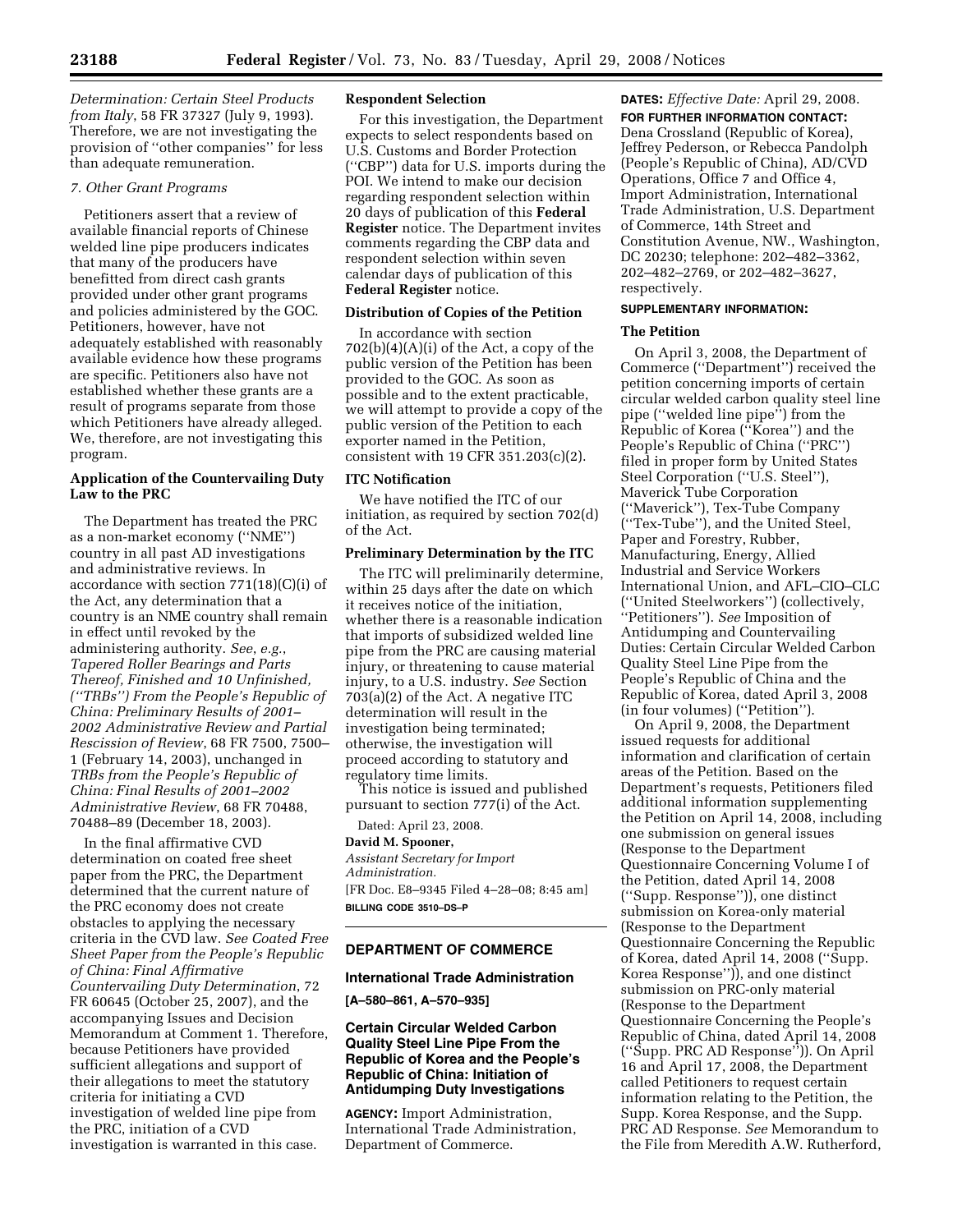Import Policy Analyst, regarding Petitions for the Imposition of Antidumping and Countervailing Duties—Certain Circular Welded Carbon Quality Steel Line Pipe from the People's Republic of China and the Republic of Korea: Phone Call with Petitioner Regarding Industry Support, dated April 16, 2008; Memorandum to the File from Juanita H. Chen, Special Assistant to the SEC Office, through Edward C. Yang, Director, SEC Office, AD/CVD Operations, China/NME Group, regarding Circular Welded Carbon Quality Steel Line Pipe from the People's Republic of China: Request for Information, dated April 17, 2008; and Memorandum to the File from Dena Crossland, Analyst, through Patrick Edwards, Acting Program Manager, AD/ CVD Operations, Office 7, regarding Circular Welded Carbon Quality Steel Line Pipe from the Republic of Korea: Request for Information, dated April 17, 2008. On April 18, 2008, Wheatland Tube Company, a U.S. manufacturer of welded line pipe, filed a letter in support of the Petition. On April 21, 2008, Petitioners filed additional information in response to the Department's April 16, 2008, and April 17, 2008, request for information. *See*  Response to the Department's Second Request for Additional Information Concerning the People's Republic of China and the Republic of Korea, dated April 21, 2008 (''Second Supp. Response''); Response to the Department's Second Request for Additional Information Concerning the People's Republic of China, dated April 21, 2008 (''Second Supp. PRC AD Response''); and Response to the Department's Second Request for Additional Information Concerning the Republic of Korea, dated April 21, 2008 (''Second Supp. Korea Response''). On April 21, 2008, The Department called Petitioners regarding the scope language. *See* Memorandum to the File from Norbert Gannon, Supervisory Import Policy Analyst, regarding Petitions for the Imposition of Antidumping and Countervailing Duties—Certain Circular Welded Carbon Quality Steel Line Pipe from the People's Republic of China and the Republic of Korea: Phone Call with Petitioner Regarding Scope, dated April 21, 2008. Additionally, on April 21, 2008, Stupp Corporation, a domestic producer of subject merchandise, filed a letter in support of the Petition.

In accordance with section 732(b) of the Tariff Act of 1930, as amended (''Act''), Petitioners allege that imports of welded line pipe from Korea and the PRC are being, or are likely to be, sold

in the United States at less than fair value, within the meaning of section 731 of the Act, and that such imports are materially injuring, or threatening material injury to, an industry in the United States.

The Department finds that Petitioners filed the Petition on behalf of the domestic industry because Petitioners are interested parties as defined in sections 771(9)(C) and 771(9)(D) of the Act, and have demonstrated sufficient industry support with respect to the antidumping duty investigations that Petitioners are requesting that the Department initiate. *See* ''Determination of Industry Support for the Petition'' section below.

### **Periods of Investigation**

The period of investigation (''POI'') for Korea is April 1, 2007, through March 31, 2008. The POI for the PRC is October 1, 2007, through March 31, 2008. See 19 CFR 351.204(b)(1).

### **Scope of Investigations**

The merchandise covered by each of these investigations is circular welded carbon quality steel pipe of a kind used for oil and gas pipelines (''welded line pipe''), not more that 406.4 mm (16 inches) in outside diameter, regardless of wall thickness, length, surface finish, end finish or stenciling.

The term "carbon quality steel" includes both carbon steel and carbon steel mixed with small amounts of alloying elements that may exceed the individual weight limits for nonalloy steels imposed in the Harmonized Tariff Schedule of the United States (''HTSUS''). Specifically, the term ''carbon quality'' includes products in which (1) Iron predominates by weight over each of the other contained elements, (2) the carbon content is 2 percent or less by weight and (3) none of the elements listed below exceeds the quantity by weight respectively indicated:

(i) 2.00 percent of manganese, (ii) 2.25 percent of silicon, (iii) 1.00 percent of copper, (iv) 0.50 percent of aluminum, (v) 1.25 percent of chromium, (vi) 0.30 percent of cobalt, (vii) 0.40 percent of lead, (viii) 1.25 percent of nickel, (ix) 0.30 percent of tungsten, (x) 0.012 percent of boron, (xi) 0.50 percent of molybdenum, (xii) 0.15 percent of niobium, (xiii) 0.41 percent of titanium, (xiv) 0.15 percent of vanadium, or (xv) 0.15 percent of zirconium. Welded line pipe is normally produced to specifications published by the American Petroleum Institute

(''API'') (or comparable foreign specifications) including API A–25, 5LA, 5LB, and X grades from 42 and above, and/or any other proprietary grades or non-graded material. Nevertheless, all pipe meeting the physical description set forth above that is of a kind used in oil and gas pipelines, including all multiplestenciled pipe with an API line pipe stencil is covered by the scope of these investigations.

The line pipe products that are the subject of these investigations are currently classifiable in the HTSUS under subheadings 7306.19.10.10, 7306.19.10.50, 7306.19.51.10, and 7306.19.51.50. While HTSUS subheadings are provided for convenience and customs purposes, the written description of the scope of these investigations is dispositive.

### **Comments on Scope of Investigations**

During our review of the Petition, we discussed the scope with Petitioners to ensure that it is an accurate reflection of the products for which the domestic industry is seeking relief. The scope of these investigations covers line pipe which, we recognize, may include certain merchandise potentially subject to the on-going antidumping (''AD'') and countervailing duty (''CVD'') investigations of circular welded pipe (''CWP''). *See Circular Welded Carbon Quality Steel Pipe from the People's Republic of China: Notice of Preliminary Determination of Sales at Less than Fair Value and Postponement of Final Determination*, 73 FR 2445 (January 15, 2008); *see also Circular Welded Carbon Quality Steel Pipe from the People's Republic of China: Preliminary Affirmative Countervailing Duty Determination; Preliminary Affirmative Determination of Critical Circumstances; and Alignment of Final Countervailing Duty Determination with Final Antidumping Duty Determination*, 72 FR 63875 ( November 13, 2007). Given that the scope issue has not been finally resolved in the CWP investigations, for purposes of these initiations, we have defined the scope to include the potential overlap. However, we intend to resolve the issue to ensure that there will be no overlap between the scopes in the CWP and welded line pipe cases. Moreover, as discussed in the preamble to the regulations (*Antidumping Duties; Countervailing Duties; Final Rule*, 62 FR 27296, 27323 (May 19, 1997)), we are setting aside a period for interested parties to raise issues regarding product coverage. The Department encourages all interested parties to submit such comments by May 13, 2008, which is 20 calendar days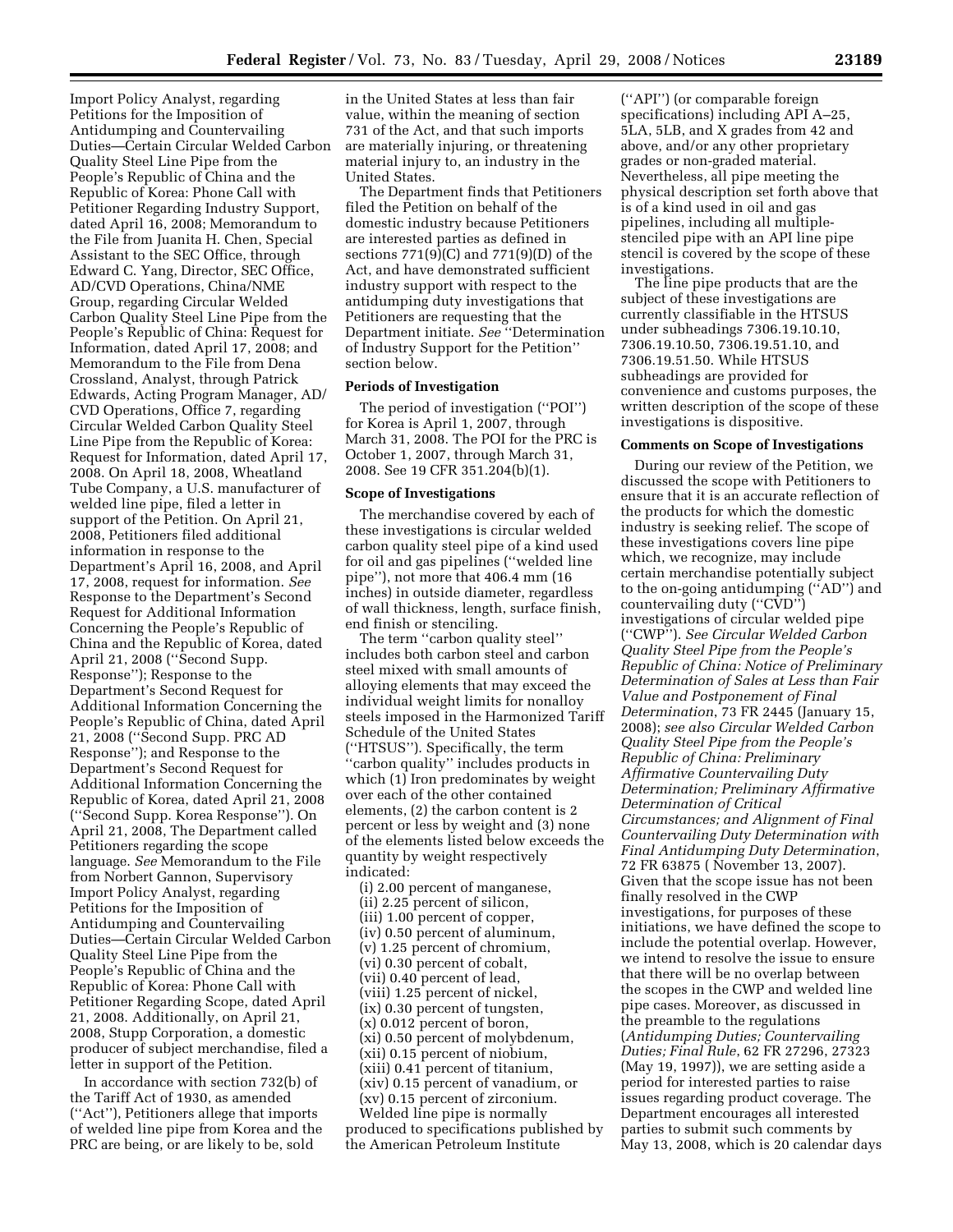from the date of signature of this notice. Comments should be addressed to Import Administration's APO/Dockets Unit, Room 1117, U.S. Department of Commerce, 14th Street and Constitution Avenue, NW., Washington, DC 20230. The period of scope consultations is to provide the Department with ample opportunity to consider all comments and to consult with parties prior to the issuance of the preliminary determinations.

## **Comments on Product Characteristics for Antidumping Duty Questionnaires**

We are requesting comments from interested parties regarding the appropriate physical characteristics of welded line pipe to be reported in response to the Department's antidumping duty questionnaires. This information will be used to identify the key physical characteristics of the subject merchandise in order to more accurately report the relevant factors and costs of production, as well as to develop appropriate product comparison criteria.

Interested parties may provide any information or comments that they feel are relevant to the development of an accurate listing of physical characteristics. Specifically, they may provide comments as to which characteristics are appropriate to use as (1) general product characteristics and (2) the product comparison criteria. We note that it is not always appropriate to use all product characteristics as product comparison criteria. We base product comparison criteria on meaningful commercial differences among products. In other words, while there may be some physical product characteristics utilized by manufacturers to describe welded line pipe, it may be that only a select few product characteristics take into account commercially meaningful physical characteristics. In addition, interested parties may comment on the order in which the physical characteristics should be used in product matching. Generally, the Department attempts to list the most important physical characteristics first and the least important characteristics last.

In order to consider the suggestions of interested parties in developing and issuing the antidumping duty questionnaires, we must receive comments at the above-referenced address by May 13, 2008. Additionally, rebuttal comments addressing only those issues raised in the comments must be received by May 20, 2008.

# **Determination of Industry Support for the Petition**

Section 732(b)(1) of the Act requires that a petition be filed on behalf of the domestic industry. Section 732(c)(4)(A) of the Act provides that a petition meets this requirement if the domestic producers or workers who support the petition account for: (i) at least 25 percent of the total production of the domestic like product; and (ii) more than 50 percent of the production of the domestic like product produced by that portion of the industry expressing support for, or opposition to, the petition. Moreover, section 732(c)(4)(D) of the Act provides that, if the petition does not establish support of domestic producers or workers accounting for more than 50 percent of the total production of the domestic like product, the Department shall: (i) Poll the industry or rely on other information in order to determine if there is support for the petition, as required by subparagraph (A), or (ii) determine industry support using a statistically valid sampling method.

Section 771(4)(A) of the Act defines the ''industry'' as the producers as a whole of a domestic like product. Thus, to determine whether a petition has the requisite industry support, the statute directs the Department to look to producers and workers who produce the domestic like product. The U.S. International Trade Commission (''ITC''), which is responsible for determining whether ''the domestic industry'' has been injured, must also determine what constitutes a domestic like product in order to define the industry. While both the Department and the ITC must apply the same statutory definition regarding the domestic like product (section 771(10) of the Act), they do so for different purposes and pursuant to a separate and distinct authority. In addition, the Department's determination is subject to limitations of time and information. Although this may result in different definitions of the like product, such differences do not render the decision of either agency contrary to law. *See USEC, Inc.* v. *United States*, 132 F. Supp. 2d 1, 8 (CIT 2001), *citing Algoma Steel Corp. Ltd.* v. *United States*, 688 F. Supp. 639, 644 (CIT 1988), *aff'd* 865 F.2d 240 (Fed. Cir. 1989), *cert. denied*  492 U.S. 919 (1989).

Section 771(10) of the Act defines the domestic like product as ''a product which is like, or in the absence of like, most similar in characteristics and uses with, the article subject to an investigation under this subtitle.'' Thus, the reference point from which the

domestic like product analysis begins is ''the article subject to an investigation'' (*i.e.*, the class or kind of merchandise to be investigated, which normally will be the scope as defined in the petition).

With regard to the domestic like product, Petitioners do not offer a definition of domestic like product distinct from the scope of these investigations. Based on our analysis of the information submitted on the record, we have determined that welded line pipe constitutes a single domestic like product and we have analyzed industry support in terms of that domestic like product. For a discussion of the domestic like product analysis in this case, *see* ''Antidumping Duty Investigation Initiation Checklist: Certain Circular Welded Carbon Quality Steel Line Pipe from the Republic of Korea (Korea)'' (''Korea Initiation Checklist''), Industry Support at Attachment II, and ''Antidumping Duty Investigation Initiation Checklist: Certain Circular Welded Carbon Quality Steel Line Pipe from the People's Republic of China'' (''PRC Initiation Checklist''), Industry Support at Attachment II, on file in the Central Records Unit (''CRU''), Room 1117 of the main Department of Commerce building.

With regard to section  $732(c)(4)(A)$  of the Act, in determining whether Petitioners have standing (*i.e.*, those domestic workers and producers supporting the Petition account for (1) at least 25 percent of the total production of the domestic like product and (2) more than 50 percent of the production of the domestic like product produced by that portion of the industry expressing support for, or opposition to, the Petition), we considered the industry support data contained in the Petition with reference to the domestic like product as defined in the ''Scope of Investigations'' section, above. To establish industry support, Petitioners provided their shipments for the domestic like product for the year 2007, and compared them to shipments of the domestic like product for the industry. In the Petition, Petitioners demonstrated the correlation between shipments and production and argued that shipments are a good proxy for production. *See*  Petition, Volume I, at 3, and Exhibit 3b. Based on the fact that total industry production data for the domestic like product for 2007 is not reasonably available, and that Petitioners have established that shipments are a reasonable proxy for production data, we have relied upon shipment data for purposes of measuring industry support. For further discussion, *see* Korea Initiation Checklist and PRC Initiation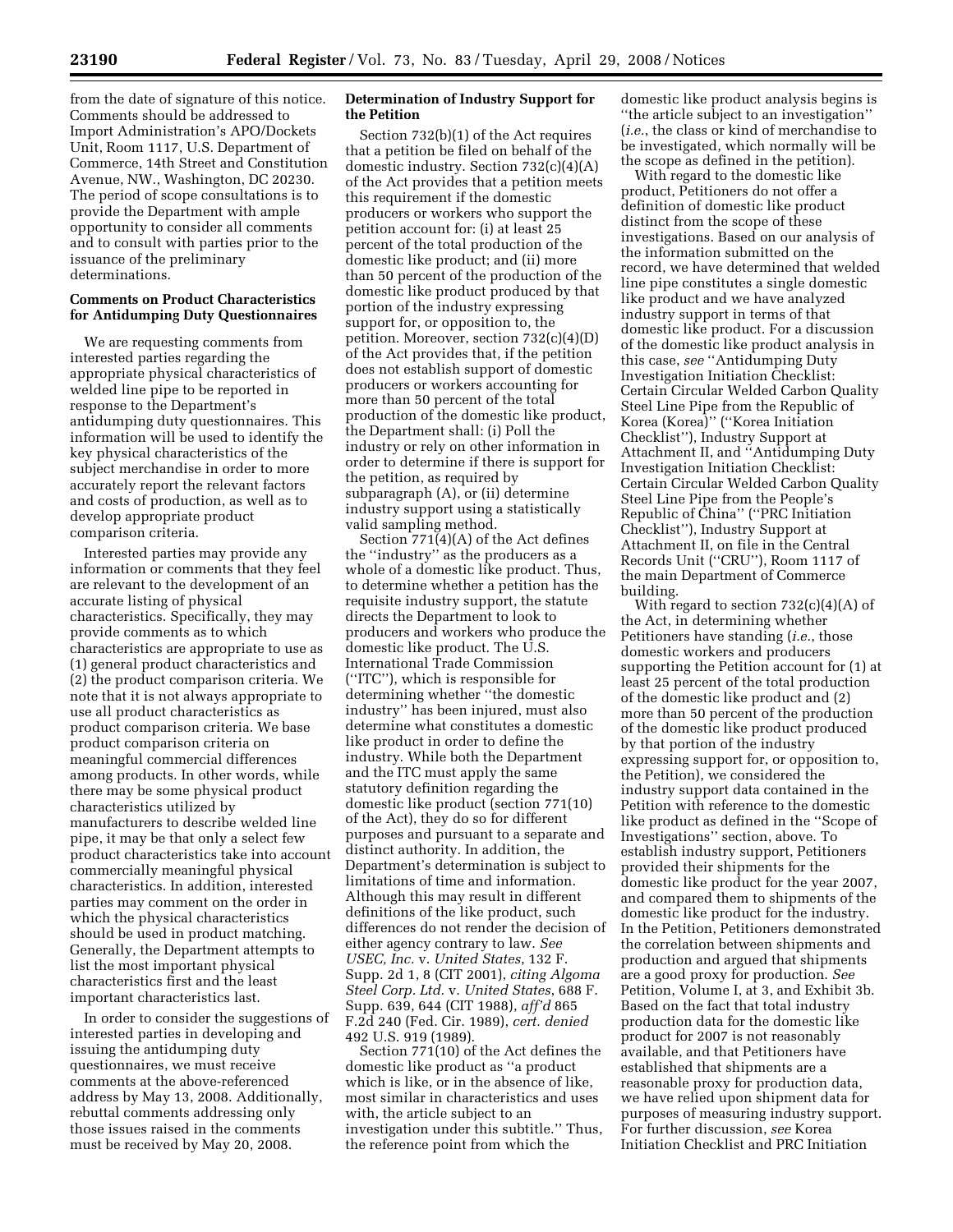Checklist at Attachment II (Industry Support).

The Department's review of the data provided in the Petition, supplemental submissions, and other information readily available to the Department indicates that Petitioners have established industry support. First, the Petition establishes support from domestic producers (or workers) accounting for more than 50 percent of the total production of the domestic like product and, as such, the Department is not required to take further action in order to evaluate industry support (*e.g.*, polling). *See* section 732(c)(4)(D) of the Act and Korea Initiation Checklist and PRC Initiation Checklist at Attachment II (Industry Support). Second, the domestic producers (or workers) have met the statutory criteria for industry support under section 732(c)(4)(A)(i) of the Act because the domestic producers (or workers) who support the Petition account for at least 25 percent of the total production of the domestic like product. *See* Korea Initiation Checklist and PRC Initiation Checklist at Attachment II (Industry Support). Finally, the domestic producers (or workers) have met the statutory criteria for industry support under section 732(c)(4)(A)(ii) of the Act because the domestic producers (or workers) who support the Petition account for more than 50 percent of the production of the domestic like product produced by that portion of the industry expressing support for, or opposition to, the Petition. Accordingly, the Department determines that the Petition was filed on behalf of the domestic industry within the meaning of section 732(b)(1) of the Act. *See* Korea Initiation Checklist and PRC Initiation Checklist at Attachment II (Industry Support).

The Department finds that Petitioners filed the Petition on behalf of the domestic industry because they are interested parties as defined in sections 771(9)(C) and 771(9)(D) of the Act and have demonstrated sufficient industry support with respect to the antidumping investigation that they are requesting the Department initiate. *See* Korea Initiation Checklist and PRC Initiation Checklist at Attachment II (Industry Support).

## **Allegations and Evidence of Material Injury and Causation**

Petitioners allege that the U.S. industry producing the domestic like product is being materially injured, or is threatened with material injury, by reason of the imports of the subject merchandise sold at less than normal value (''NV''). Petitioners contend that the industry's injured condition is

illustrated by reduced market share, underselling and price depressing and suppressing effects, lost sales and revenues, a decline in financial performance, and an increase in import penetration. We have assessed the allegations and supporting evidence regarding material injury, threat of material injury, and causation, and we have determined that these allegations are properly supported by adequate evidence and meet the statutory requirements for initiation. *See* Korea Initiation Checklist and PRC Initiation Checklist at Attachment III.

# **Allegations of Sales at Less Than Fair Value**

The following is a description of the allegations of sales at less than fair value (''LTFV'') upon which the Department based its decision to initiate these investigations of imports of welded line pipe from Korea and the PRC. The sources of data for the deductions and adjustments relating to the U.S. price, NV (for Korea), and the factors of production (for the PRC) are also discussed in the country-specific initiation checklists. *See* Korea Initiation Checklist and PRC Initiation Checklist. Should the need arise to use any of this information as facts available under section 776 of the Act in our preliminary or final determinations, we will reexamine the information and revise the margin calculations, if appropriate.

### **Korea**

## *Constructed Export Price (''CEP'')*

Petitioners calculated two CEPs based on price quotes for Korean-produced welded line pipe that was sold or offered for sale in the United States during the POI. Petitioners claimed that CEP was appropriate for Korea because the major Korean producers of welded line pipe typically sell through affiliated offices in the United States which, in turn, resell the welded line pipe to distributors in the United States. *See*  Petition, Volume IV, at Exhibit IV–1. Petitioners made adjustments to the starting price for foreign inland freight, ocean freight, marine insurance expenses, foreign and U.S. port expenses, and estimated expenses that the affiliated distributor would incur in selling merchandise on behalf of the Korean producer in the United States. Foreign inland freight, ocean freight and insurance were calculated as the difference between the value of welded line pipe imports from Korea on a ''costinsurance-freight'' (''CIF'') basis, and the value of welded line pipe imports from Korea on a custom's value basis as

reported on the ITC's ''DataWeb'' at *http://usitc.gov/tata/hts/other/dataweb*. Petitioners calculated foreign and U.S. port expenses based on U.S. and Korean tariff schedule data. *See* Petition, Volume IV, at Exhibits 7, 7a, and 7b. *See*  Korea Initiation Checklist for further discussion.

### *NV*

Petitioners calculated NV based on home market prices for welded line pipe produced in Korea and sold or offered for sale to customers in Korea. Petitioners calculated the ex-factory NV for the home market sales by converting the reported offer prices to a per-ton basis. *See* Petition, Volume IV, at 9–12, and Korea Initiation Checklist for further discussion.

# **PRC**

# *EP*

Petitioners calculated two EPs based on two price quotes for welded line pipe from the PRC, offered for sale during the POI. Petitioners made adjustments to the starting prices by deducting the costs associated with exporting and delivering the product, including foreign inland freight and ocean freight, insurance expenses, foreign and U.S. port expenses and wharfage fees, and brokerage and handling expenses. *See*  PRC Initiation Checklist for further discussion.

### *NV*

Petitioners note that the PRC is a nonmarket economy country (''NME'') and, as the Department has not revoked this determination, such status remains in effect today. *See* Petition, Volume II, at 11. The Department has previously examined the PRC's market status and determined that NME status should continue for the PRC. *See* Memorandum from the Office of Policy to David M. Spooner, Assistant Secretary for Import Administration, regarding The People's Republic of China Status as a Non-Market Economy, dated May 15, 2006 (available online at *http://ia.ita.doc.gov/ download/prc-nme-status/prc-nmestatus-memo.pdf*). In addition, in recent investigations, the Department has continued to determine that the PRC is an NME country. *See Final Determination of Sales at Less Than Fair Value: Sodium Hexametaphosphate from The People's Republic of China*, 73 FR 6479 (February 4, 2008); *Final Determination of Sales at Less Than Fair Value and Partial Affirmative Determination of Critical Circumstances: Certain Polyester Staple Fiber from the People's Republic of China*, 72 FR 19690 (April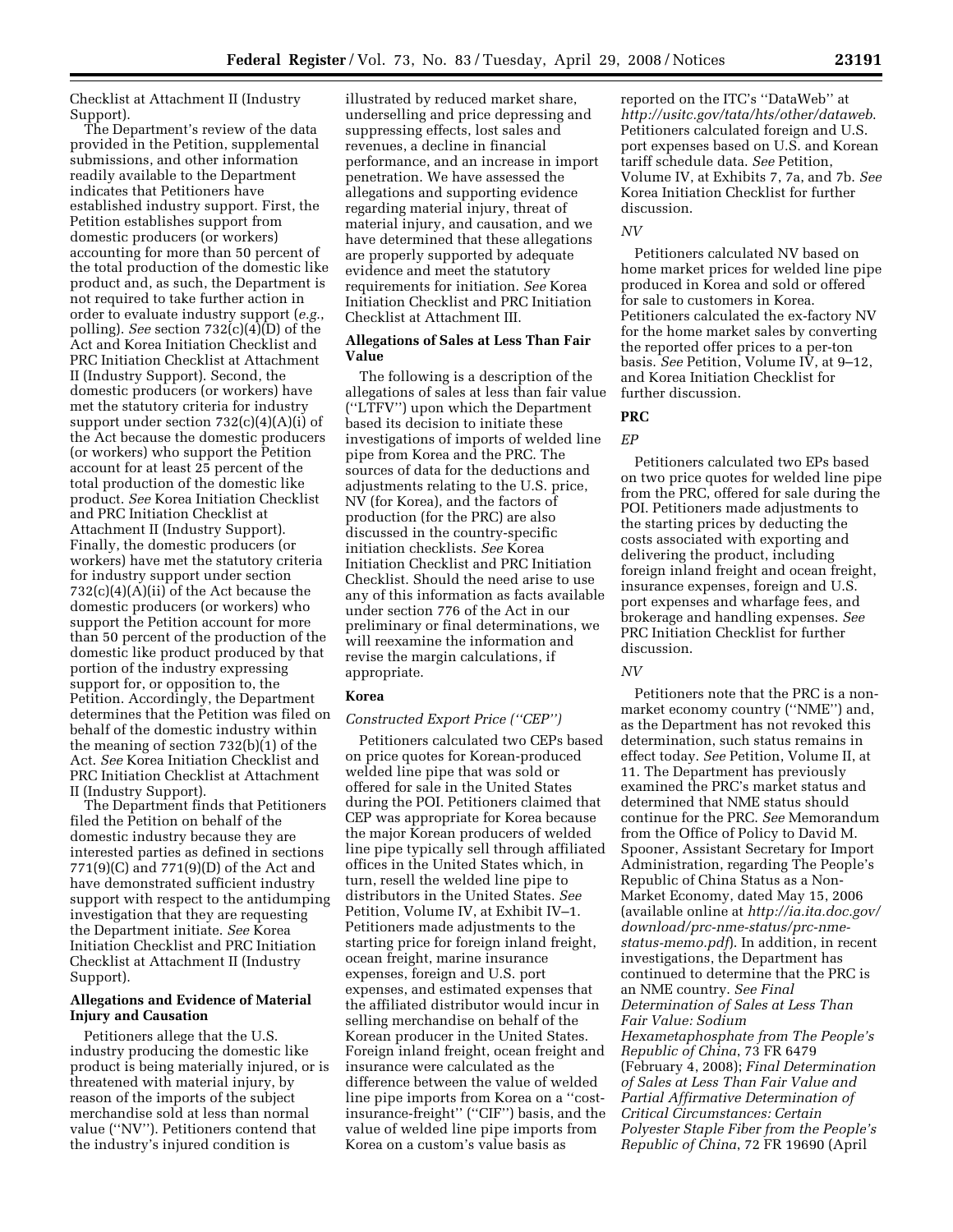19, 2007); *Final Determination of Sales at Less Than Fair Value: Certain Activated Carbon from the People's Republic of China*, 72 FR 9508 (March 2, 2007).

In accordance with section  $771(18)(C)(i)$  of the Act, the presumption of NME status remains in effect until revoked by the Department. The presumption of NME status for the PRC has not been revoked by the Department and, therefore, remains in effect for purposes of the initiation of this investigation. Accordingly, the NV of the product is appropriately based on factors of production valued in a surrogate market economy country, in accordance with section 773(c) of the Act. In the course of the PRC investigation, all parties will have the opportunity to provide relevant information related to the issues of the PRC's NME status and the granting of separate rates to individual exporters.

Petitioners argue that India is the appropriate surrogate country for the PRC because it is at a comparable level of economic development and it is a significant producer of welded line pipe. *See* Petition, Volume II, at 12. Based on the information provided by Petitioners, the Department believes that the use of India as a surrogate country is appropriate for purposes of initiation. However, after initiation of the investigation, interested parties will have the opportunity to submit comments regarding surrogate country selection and, pursuant to 19 CFR 351.301(c)(3)(i), will be provided an opportunity to submit publicly available information to value factors of production within 40 days after the date of publication of the preliminary determination.

Petitioners calculated NV and dumping margins for the two U.S. prices, discussed above, using the Department's NME methodology as required by 19 CFR 351.202(b)(7)(i)(C) and 19 CFR 351.408. Petitioners calculated NV based on Company A's consumption rates for producing welded line pipe, arguing that it is the best information reasonably available to Petitioners.1 *See* PRC Initiation Checklist.

Petitioners valued the factors of production to produce welded line pipe based on reasonably available, public surrogate country data, including India import data from the Monthly Statistics of the Foreign Trade of India, and prices from Energy Prices & Taxes: Second

Quarter 2003, published by the International Energy Agency. Petitioners calculated labor cost using rates posted on the Department's Web site. Where Petitioners were unable to find input prices from a period contemporaneous with the POI, Petitioners adjusted for inflation using the wholesale price index for India, as published in the International Monetary Fund Publication ''International Financial Statistics.'' *See* Petition, Volume II, at 19 and Exhibit II–8. Petitioners made currency conversions, where necessary, using a simple average of the rupee/U.S. dollar exchange rate for the POI, as reported on the Department's Web site. *See* Petition, Volume II, at 19; Supp. PRC AD Response, at Exhibit Supp-9. While Petitioners calculated movement expenses using information from the Department of Commerce and the ITC, Petitioners did not include freight expenses in their calculation of surrogate values for the PRC because they could not determine the correct distance necessary for the calculations. *See* Petition, Volume II, at 19–20; Supp. PRC AD Response, at Exhibit Supp-9. For purposes of initiation, the Department determines that the surrogate values used by Petitioners are reasonably available and, thus, acceptable. However, the Department modified the surrogate value that Petitioners calculated for hot-rolled steel coil. *See* PRC Initiation Checklist.

Petitioners based factory overhead expenses, selling, general and administrative (''SG&A'') expenses, and profit, on financial data from the 2006– 2007 annual reports of Tata Steel Limited, Jindal SAW Ltd. (''Jindal''), and Ratnamani Metals & Tubes Ltd., Indian producers of welded steel pipe using steel sheet in coils. *See* Petition, Volume II, at 22–25; Supp. PRC AD Response at Exhibit Supp-9. We recalculated factory overhead expenses, SG&A expenses, and profit using only Jindal's data because of the three potential surrogate companies, only Jindal's financial data were from a period that overlapped with the POI. In addition, we revised the financial ratios that Petitioners calculated from Jindal's data to account for expenses that were omitted from Petitioner's calculation. *See* PRC Initiation Checklist.

### **Fair Value Comparisons**

Based on the data provided by Petitioners, with adjustments as requested by the Department, there is reason to believe that imports of welded line pipe from Korea and the PRC are being, or are likely to be, sold in the United States at less than fair value. Based on a comparison of CEP and NV,

calculated in accordance with sections 772(b) and 773(a)(1) of the Act, respectively, estimated dumping margins for welded line pipe from Korea range from 41.69 percent to 42.75 percent. *See* Korea Initiation Checklist. Based on a comparison of EP and NV, calculated in accordance with sections 772(a) and 773(c) of the Act, respectively, the revised estimated dumping margins for welded line pipe from the PRC range from 57.45 percent to 58.96 percent. *See* PRC Initiation Checklist.

### **Initiation of Antidumping Investigations**

Based upon the examination of the Petition on welded line pipe from Korea and the PRC, the Department finds that the Petition meets the requirements of section 732 of the Act. Therefore, we are initiating antidumping duty investigations to determine whether imports of welded line pipe from Korea and the PRC are being, or are likely to be, sold in the United States at less than fair value. In accordance with section 733(b)(1)(A) of the Act, unless postponed, we intend to make our preliminary determinations no later than 140 days after the date of this initiation.

### **Respondent Selection for Korea**

For the Korean investigation, the Department intends to select respondents based on U.S. Customs and Border Protection (''CBP'') data for U.S. imports during the POI. We intend to release the CBP data under Administrative Protective Order (''APO'') to all parties with access to information protected by APO within five days of publication of this **Federal Register** notice, and make our decision regarding respondent selection within 20 days of publication of this notice. The Department invites comments regarding the CBP data and respondent selection within 10 days of publication of this **Federal Register** notice.

Interested parties must submit applications for disclosure under APO in accordance with 19 CFR 351.305. Instructions for filing such applications may be found on the Department's Web site at *http://ia.ita.doc.gov/apo*.

### **Respondent Selection for the PRC**

In the PRC investigation, the Department will request quantity and value information from all known exporters and producers identified, with complete contact information, in the Petition. The quantity and value data received from these exporters/producers will be used as the basis to select the mandatory respondents. The

<sup>1</sup>The identity of Company A is proprietary information; further discussion of Company A is available in the initiation checklist. *See* PRC Initiation Checklist.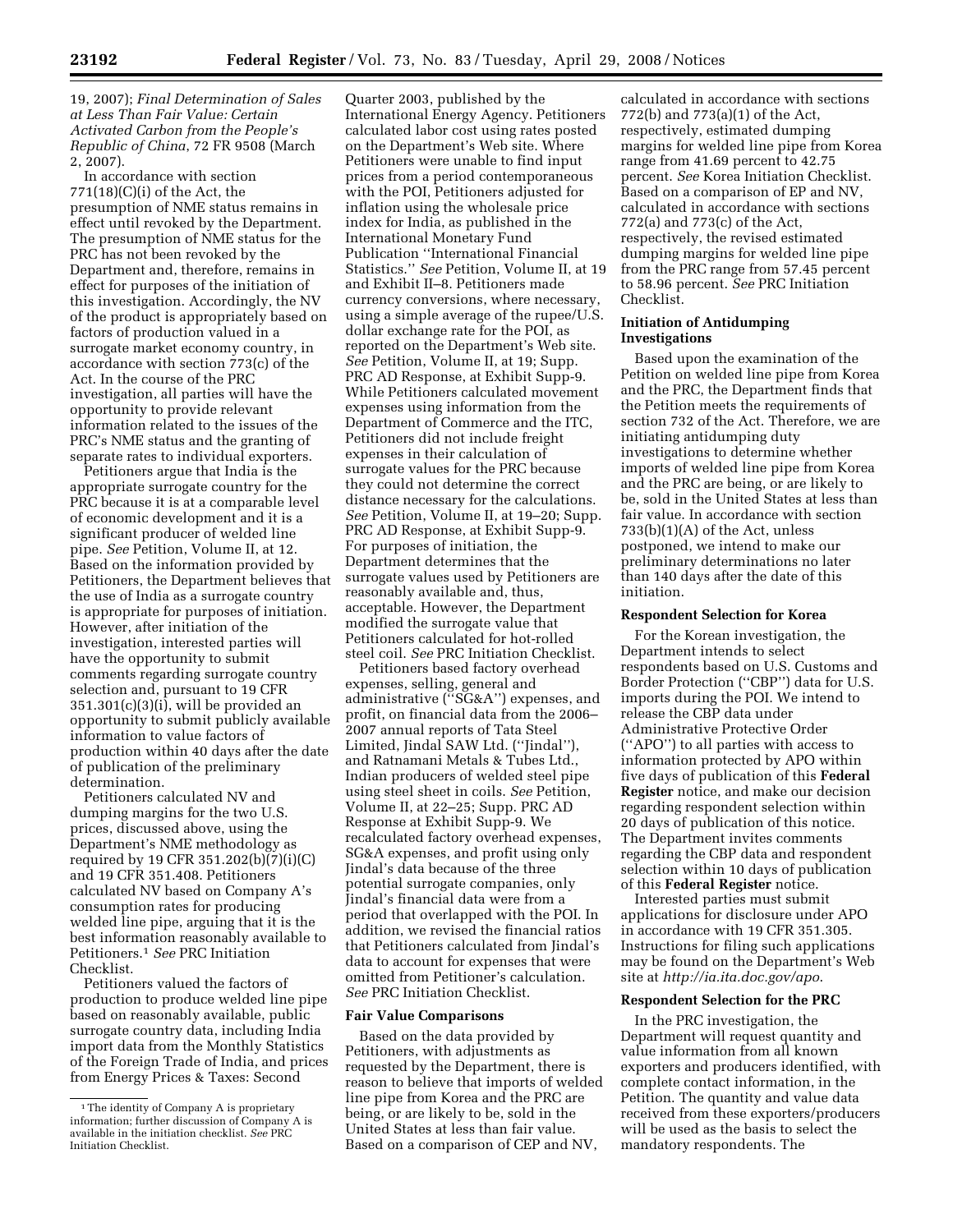Department requires that the respondents submit a response to both the quantity and value questionnaire and the separate-rate application by the respective deadlines in order to receive consideration for separate-rate status. *See Circular Welded Austenitic Stainless Pressure Pipe from the People's Republic of China: Initiation of Antidumping Duty Investigation*, 73 FR 10221, 10225 (February 26, 2008); and *Initiation of Antidumping Duty Investigation: Certain Artist Canvas From the People's Republic of China*, 70 FR 21996, 21999 (April 28, 2005). Attachment I of this notice contains the quantity and value questionnaire that must be submitted by all NME exporters/producers no later than May 14, 2008. In addition, the Department will post the quantity and value questionnaire along with the filing instructions on the Import Administration Web site, at *http:// ia.ita.doc.gov/ia-highlights-andnews.html*. The Department will send the quantity and value questionnaire to those PRC companies identified, with complete contact information, in the Petition, Volume I, at Exhibit 6a, and in the Supp. PRC AD Response, at Supp-1.

### **Separate Rates**

In order to obtain separate-rate status in NME investigations, exporters and producers must submit a separate-rate status application. *See* Policy Bulletin 05.1: Separate-Rates Practice and Application of Combination Rates in Antidumping Investigations involving Non-Market Economy Countries (April 5, 2005) (''Separate Rates/Combination Rates Bulletin''), available on the Department's Web site at *http:// ia.ita.doc.gov/policy/bull05-1.pdf*. The specific requirements for submitting the separate-rate application in this investigation are outlined in detail in the application itself, available on the Department's Web site at *http:// ia.ita.doc.gov/ia-highlights-andnews.html* on the date of publication of

this initiation notice in the **Federal Register**. The separate-rate application will be due 60 days from publication of this notice.

# **Use of Combination Rates in an NME Investigation**

The Department will calculate combination rates for certain respondents that are eligible for a separate rate in this investigation. The Separate Rates/Combination Rates Bulletin states:

{w}hile continuing the practice of assigning separate rates only to exporters, all separate rates that the Department will now assign in its NME investigations will be specific to those producers that supplied the exporter during the period of investigation. Note, however, that one rate is calculated for the exporter and all of the producers which supplied subject merchandise to it during the period of investigation. This practice applies both to mandatory respondents receiving an individually calculated separate rate as well as the pool of non-investigated firms receiving the weighted-average of the individually calculated rates. This practice is referred to as the application of ''combination rates'' because such rates apply to specific combinations of exporters and one or more producers. The cash-deposit rate assigned to an exporter will apply only to merchandise both exported by the firm in question and produced by a firm that supplied the exporter during the period of investigation.

*See* Separate Rates/Combination Rates Bulletin, at 6.

### **Distribution of Copies of the Petition**

In accordance with section 732(b)(3)(A) of the Act and 19 CFR 351.202(f), copies of the public version of the Petition have been provided to the representatives of the Governments of Korea and the PRC. Because of the particularly large number of producers/ exporters identified in the Petition, the Department considers the service of the public version of the Petition to the foreign producers/exporters satisfied by the delivery of the public version to the Governments of Korea and the PRC, consistent with 19 CFR 351.203(c)(2).

## **International Trade Commission Notification**

We have notified the ITC of our initiations, as required by section 732(d) of the Act.

## **Preliminary Determinations by the International Trade Commission**

The ITC will preliminarily determine, no later than May 19, 2008, whether there is a reasonable indication that imports of welded line pipe from Korea and the PRC are materially injuring, or threatening material injury to, a U.S. industry. A negative ITC determination with respect to either of the investigations will result in that investigation being terminated; otherwise, these investigations will proceed according to statutory and regulatory time limits.

This notice is issued and published pursuant to section 777(i) of the Act.

Dated: April 23, 2008.

### **David M. Spooner,**

*Assistant Secretary for Import Administration.* 

## **Attachment I**

Where it is not practicable to examine all known producers/exporters of subject merchandise, section 777A(c)(2) of the Tariff Act of 1930 (as amended) permits us to investigate 1) a sample of exporters, producers, or types of products that is statistically valid based on the information available at the time of selection, or 2) exporters and producers accounting for the largest volume and value of the subject merchandise that can reasonably be examined.

In the chart below, please provide the total quantity and total value of all of your sales of merchandise covered by the scope of this investigation (see attachment II of this document), produced in the PRC, and exported/ shipped to the United States during the period October 1, 2007 through March 31, 2008.

| Market                                                                              | Total<br>quantity | Terms of<br>sale | Total value |
|-------------------------------------------------------------------------------------|-------------------|------------------|-------------|
| <b>United States</b>                                                                |                   |                  |             |
| 1. Export Price Sales.                                                              |                   |                  |             |
| 2.<br>a. Exporter name.<br>b. Address.<br>c. Contact.<br>d. Phone No.<br>e. Fax No. |                   |                  |             |
| 3. Constructed Export Price Sales.                                                  |                   |                  |             |